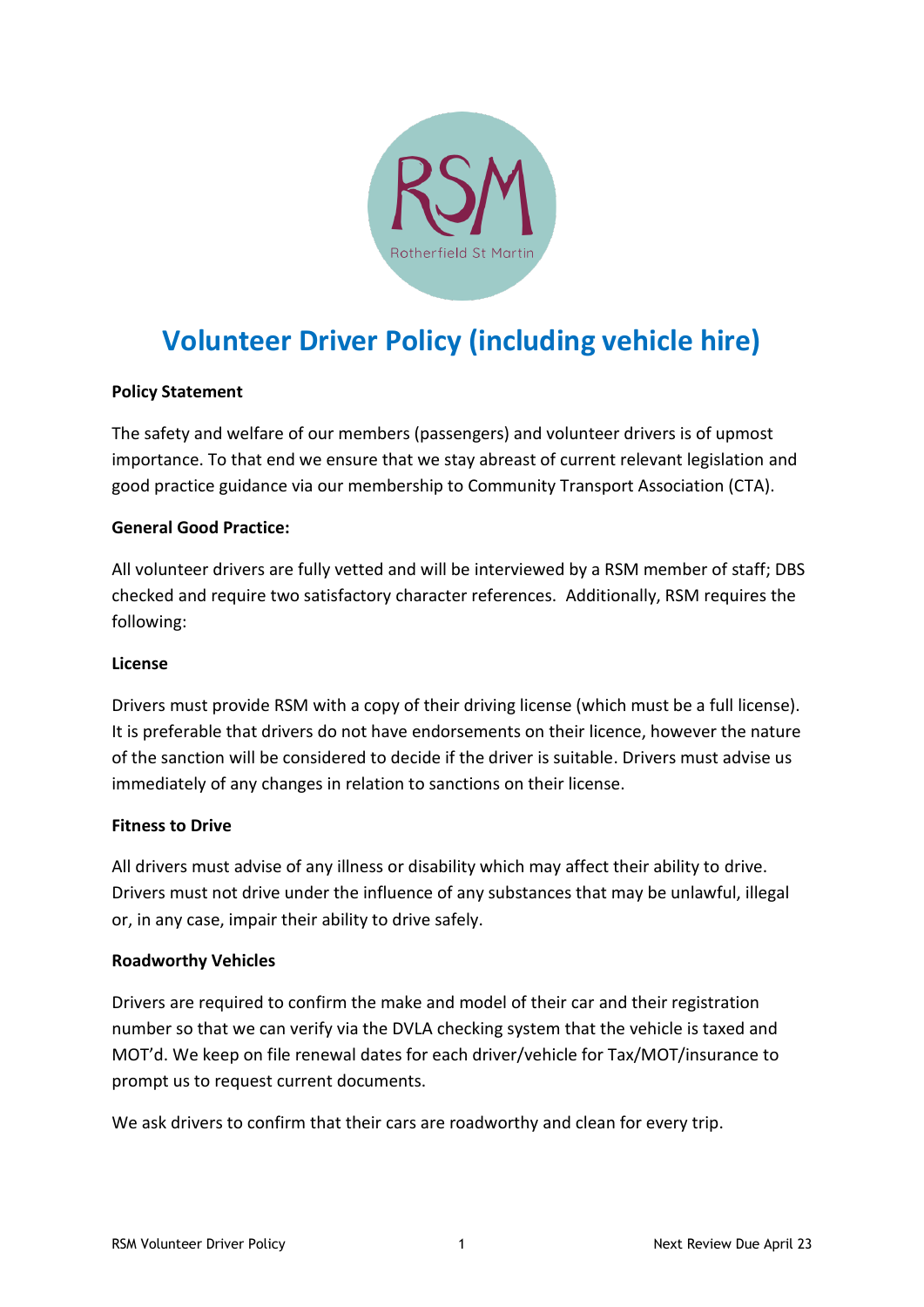#### **Insurance**

We require our drivers to hold fully comprehensive insurance.

We request that all drivers advise their motor insurer that they are using their vehicle as part of a volunteer driver scheme. Additionally, we advise drivers to ensure they are insured for activities whilst the vehicle is not moving, such as when the member is getting in or out of the vehicle.

## **Passenger Safety**

Drivers must drive in accordance with the law and the Highway Code. We ask that our drivers drive with courtesy to other road users, recognising that they are ambassadors for RSM.

Drivers must not drive whilst under the influence of alcohol or drugs which may affect their ability to drive safely.

Seatbelts must always be worn by drivers and passengers.

We ask drivers to ensure that when transporting mobility aids that they are properly secured.

If a driver is to collect a passenger after a medical procedure or a hospital stay, we will request that a carer/relative accompanies the driver. If the member does not have a suitable carer, we will put in place a RSM volunteer. This is to ensure the safety and welfare of both the driver and member.

# **Personal Safety of Volunteer Drivers**

We document all drives so that we are aware of where drivers are, their departure and arrival time and who their passengers are.

We provide all drivers with a photo ID badge with RSM contact details on the reverse.

We provide manual handling training to all drivers as some members may have reduced mobility and require equipment such as a wheelchair.

We provide hi vis vests to drivers upon request for use during times of poor visibility.

We advise drivers to lock doors when driving and to keep windows closed as much as possible in built up areas and in slow moving traffic.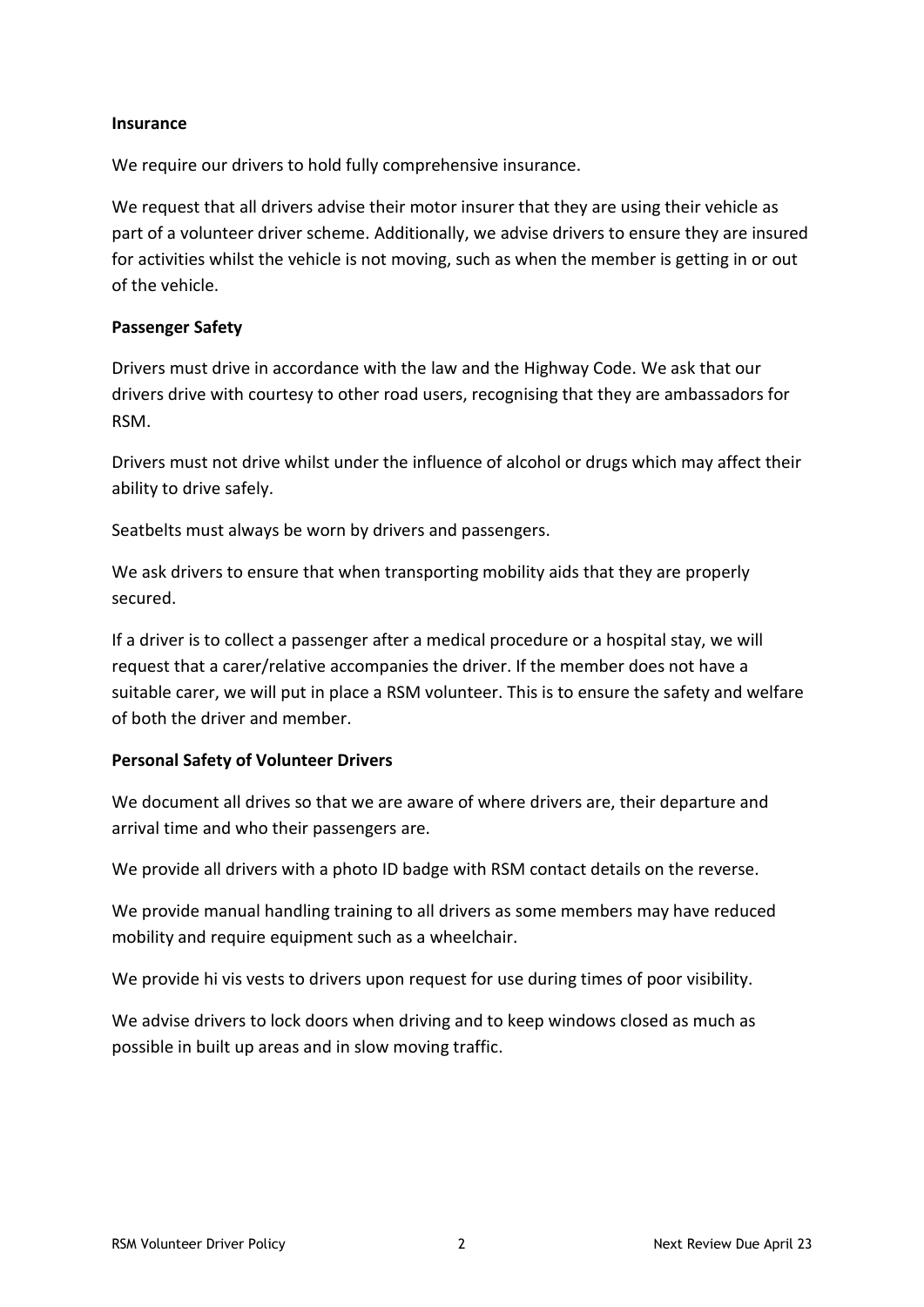# **Vehicle Hire**

When hiring vehicles, the health and safety of our members is of paramount importance. We take care to ensure that hire vehicles are suitable for older people. We take into consideration, access, wheelchair suitability, storage for mobility aids and position of seating. We request a copy of the hire company's vehicle risk assessment and ensure they are diligent and rigorous in their assessment. We request that the driver ensures all passengers wear seatbelts. We request drivers as part of the hire agreement and both vehicle and driver are hired in good faith.

# **Booking Process**

All drives are booked through the RSM office. Volunteer drives only take place between Monday and Friday.

When confirming the booking we advise the driver of the passenger's name, address and telephone number and advise the passenger of the name of their driver and in special circumstances (with the driver's permission) the driver's telephone number.

Occasionally some members approach drivers directly. In these circumstances, we ask that the driver directs them to RSM to book through the proper channels. This ensures both members and drivers are covered by liability insurance, that if one driver is unavailable, another suitable driver may be found and that RSM is reimbursed for providing the volunteer driver service, with necessary insurance and vetting service.

# **Reimbursing Expenses**

Drivers are asked to provide RSM with their bank details so we can reimburse their expenses by BACs transfer.

We reimburse our volunteer drivers for expenses they have incurred  $@$  45p per mile plus any receipted parking charges (if applicable).

After completing a drive, the driver must confirm the total mileage with the passenger plus any parking fees and then let RSM know the details by handing in a completed drive form so they can take payment. RSM prefers to take payment over the phone. RSM will then reimburse the driver within 5 days.

RSM will not be liable for any driving offences (speeding, parking fines etc).